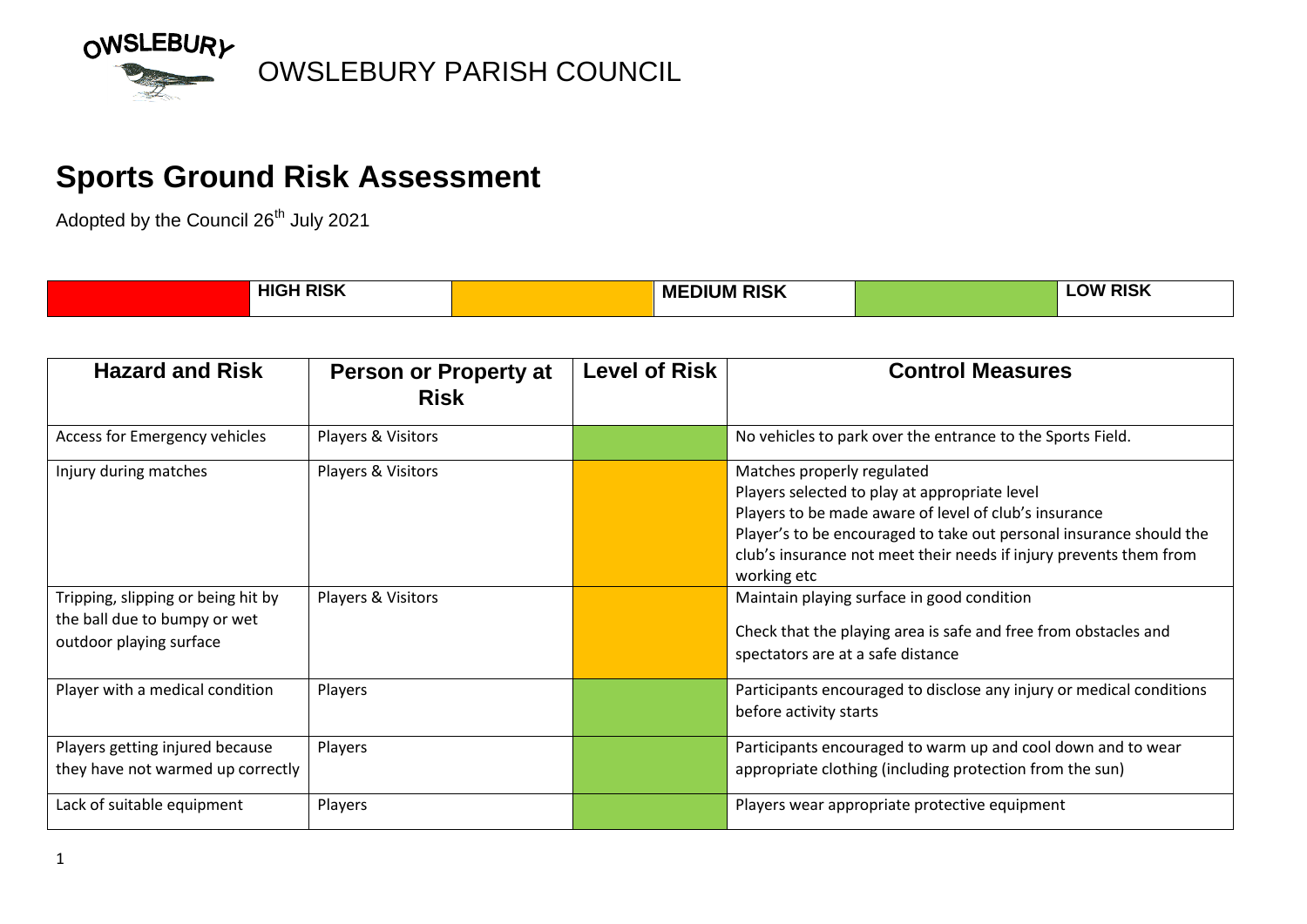

## OWSLEBURY<br>
OWSLEBURY PARISH COUNCIL

|                                                |                       | The club has spare protective equipment should individuals not have<br>their own                                                 |
|------------------------------------------------|-----------------------|----------------------------------------------------------------------------------------------------------------------------------|
|                                                |                       | If Playing cricket all players Under 18 must were a helmet whilst<br>batting and wicket keeping whilst standing up to the stumps |
| Dehydration                                    | Players               | Players encouraged to keep hydrated                                                                                              |
|                                                |                       | Players encouraged to place drinks on the boundary whilst in the field                                                           |
|                                                |                       | Remove player to cool conditions. Seek medical attention if required                                                             |
| Sunburn                                        | Players               | Apply sun cream regularly                                                                                                        |
|                                                |                       | Seek medical attention if required                                                                                               |
| Jewellery/ Phones                              | Players               | Remove all jewellery before playing and kept in a secure place or in<br>the possession of a responsible person.                  |
|                                                |                       | Keep phones in a secure place or in the possession of a responsible<br>person.                                                   |
| Spectators hit by ball                         | <b>Visitors</b>       | Public kept away from playing areas                                                                                              |
|                                                |                       | Spectators to watch from outside of the boundary                                                                                 |
|                                                |                       | The boundary will be clearly marked                                                                                              |
| Not having Public liability                    | Club                  | Insurance policy maintained                                                                                                      |
| insurance of at least £5 million               |                       | Sports Club hiring ground to provide proof of insurance to the Clerk<br>when making the booking.                                 |
| Lack of a First Aid Kit                        | Club                  | Well stocked First-Aid kits available                                                                                            |
|                                                |                       | First Aid kits to be checked and re-stocked regularly                                                                            |
| Public (outside of ground) injured<br>by balls | Members of the public | Suitable level of Public Liability Insurance of £5 million                                                                       |